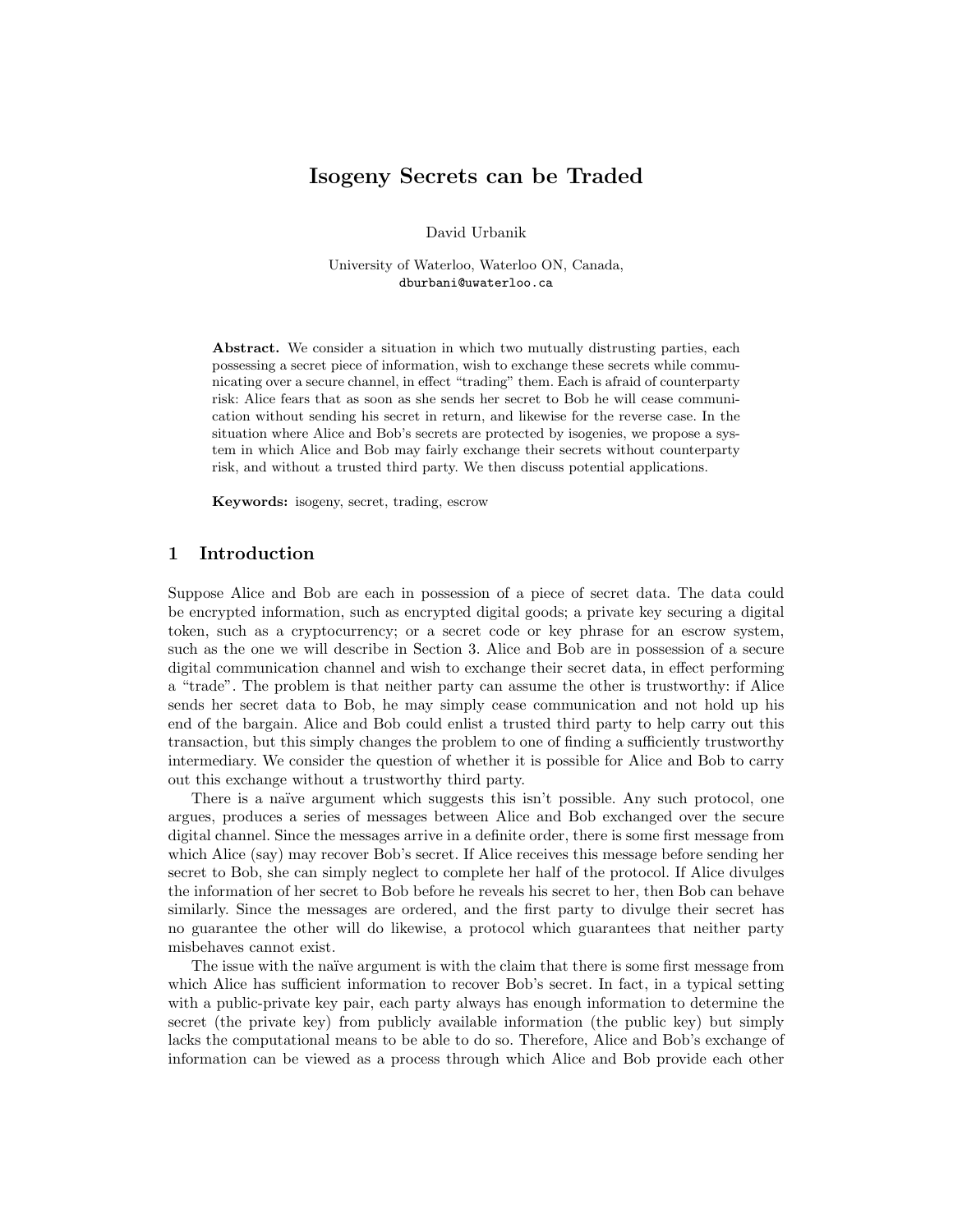#### 2 David Urbanik

with additional information which assists the other party in obtaining the secret information efficiently from the data available to them. The idea is then to develop a protocol where Alice and Bob can take turns providing information to the other party which lowers the computational difficulty of obtaining their respective secrets from the revealed data, in effect exchanging the secrets "bit by bit". If either abandons the protocol at any point, both parties will be left with an equivalent (up to a small constant factor) "amount of information" about the other party's secret, or alternatively, will have their secrets secured from the other party by problems of equal difficulty.

The above protocol is still subject to counterparty risk in the following way: if the data Alice sends Bob to assist his recovery of her secret is faked, then Bob cannot detect this forgery until Alice and Bob have completed enough rounds of the protocol so that they would both be able to recover each other's secret had both parties been behaving honestly. But in such a situation, an honest Bob would lose his secret to a devious Alice, while the devious Alice would have revealed nothing but faked data. Alice and Bob therefore need a mechanism to not just exchange partial information about their secrets, but also to prove that the revealed partial information is accurate without divulging their secrets further. We show in the next section that such a secret exchange can be achieved with isogeny-based techniques.

## 2 Implementation Using Isogenies

In the interest of making this paper accessible to a wider audience, we review the basics of isogeny-based cryptography. We assume basic knowledge of elliptic curves, abelian groups, and the elliptic curve group law.

Let  $E$  be an elliptic curve, and suppose that  $G$  is a finite subset of points of  $E$  which form a subgroup of  $E$  under the group addition. It is then possible to construct another elliptic curve, which we label  $E/G$ , and a surjective map  $\phi : E \to E/G$  which is both a group homomorphism and an algebraic map; that is, if  $E$  and  $E/G$  are given by Weierstrass equations in the coordinates  $(x, y)$  and  $(x', y')$  respectively, then the map  $\phi$  takes the form

$$
(x', y') = \phi(x, y) = \left(\frac{\psi_{x'}(x, y)}{\eta_{x'}(x, y)}, \frac{\psi_{y'}(x, y)}{\eta_{y'}(x, y)}\right)
$$

for polynomials  $\psi_{x'}, \eta_{x'}, \psi_{y'}$ , and  $\eta_{y'}$  in x and y. The kernel of the map  $\phi$  is exactly the group G, and the *degree* of the map  $\phi$ , which is the same as the degree of the rational functions which define it, is the size |G| of the subgroup G. The map  $\phi$  is called an isogeny,<sup>1</sup> and is the main object of interest in isogeny-based cryptography.

It is known how to compute an appropriate elliptic curve  $E/G$  and map  $\phi$  given the subgroup  $G$ . For the case where  $G$  is cyclic, which is the primary case of interest, there are explicit formulas given by  $V\acute{e}l\mathrm{u}[5]$  which accomplish this. It is then a fact that the pair  $(E/G, \phi)$  satisfy a kind of "first isomorphism" property: if  $(E', \phi')$  is another pair such that  $\phi' : E \to E'$  is an isogeny with kernel G, then there is an isomorphism  $\alpha : E' \to E/G$ of elliptic curves such that  $\phi = \alpha \circ \phi'$ . This property plays a crucial role in isogeny-based protocols, since they often require the parties involved to agree on isomorphic curves by constructing two different isogenies with the same kernels.

<sup>&</sup>lt;sup>1</sup> More precisely, this is a *separable* isogeny, but we won't be concerned with the inseparable case here.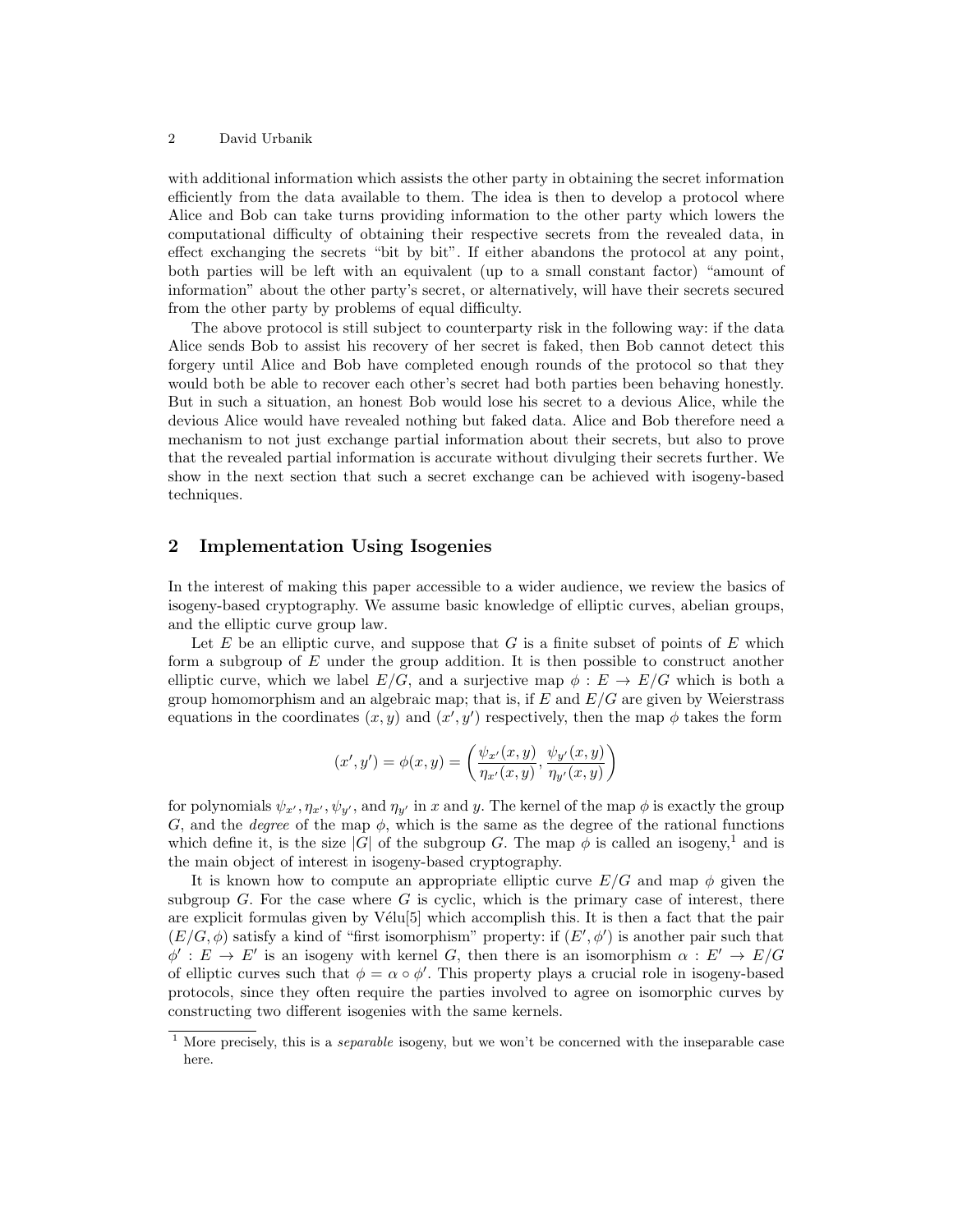Given two elliptic curves  $E$  and  $E'$ , it is typically very difficult to construct an isogeny  $\phi: E \to E'$  between them. Moreover, if some additional information such as the degree of the isogeny  $\phi$  is specified, then one can often ensure heuristically that there is at most one appropriate isogeny  $\phi$ . Thus, isogenies naturally lend themselves to the role of public-private key pairs in cryptography: the public key is the pair  $(E, E')$ , possibly with some additional information depending on the protocol of interest, and the private key is the isogeny  $\phi$  (or information that allows one to compute it). The person possessing the private key can then use it to either evaluate the isogeny or compute other isogenies determined by  $\phi$ , and from this a number of cryptographic primitives can be constructed  $(c.f. [3][6][2])$ .

However, even if we know the subgroup  $G$ , it is not always easy to compute the map  $\phi: E \to E/G$ . The issue is that in order to make finding  $\phi$  (which is the same as finding G) difficult for the attacker, the degree of  $\phi$  has to be exponentially sized so there is an exponential search space (i.e., exponentially many possible kernels  $G$ ). But if the degree of  $\phi$  is exponentially large, then so are the rational functions which define it, which can make evaluating and working with  $\phi$  computationally difficult.

The problem may be solved in the following manner. Choose a prime  $p = n \pm 1$ , where n is a positive composite integer with many small factors; say that, in particular,  $\ell^e|n$  where l is a small prime and e is an exponent such that  $\ell^e$  is exponential in size. Denote by  $\mathbb{F}_{p^2}$  a finite field of order  $p^2$ . Then it is possible find a family of elliptic curves, the *supersingular* elliptic curves, such that every isomorphism class of supersingular curve has a representative where the  $\mathbb{F}_{p^2}$ -points satisfy  $E(\mathbb{F}_{p^2}) \cong (\mathbb{Z}/n\mathbb{Z}) \times (\mathbb{Z}/n\mathbb{Z})$ . In particular, this means that there are exponentially many subgroups of order  $\ell^e$  defined over the field  $\mathbb{F}_{p^2}$ . Then if G is such a cyclic subgroup generated by  $P$ , we have a chain of subgroups

$$
\langle \mathcal{O}_E \rangle \subset \langle [\ell^{e-1}]P \rangle \subset \langle [\ell^{e-2}]P \rangle \subset \cdots \subset \langle [\ell]P \rangle \subset \langle P \rangle = G,
$$

where  $\mathcal{O}_E$  is the point at infinity on E. What this then means is that we may construct the map  $\phi: E \to E/G$  of degree  $\ell^e$  as a series of isogenies  $\phi_i: E_{i-1} \to E_i$  of degree  $\ell$ , where we set the curve  $E_0 = E$ , the curve  $E_e = E/G$ , and the kernel of  $\phi_i$  to be the image of the group  $\langle[\ell^{e-i}]P\rangle$  under the map  $\phi_{i-1} \circ \cdots \circ \phi_1$ . Since each map  $\phi_i$  has small degree  $\ell$ , the overall isogeny  $\phi$  can be efficiently represented in this way.

Using the protocols described in [3] or the signature scheme described in [6], an isogeny  $\phi: E \to E/G$  can secure anything ranging from the secret key for a symmetric cipher (using an SIDH-based key agreement), encrypted data (using SIDH encryption), or anything protected by signatures (such as a digital wallet). To implement the trading mechanism described in the previous section, therefore, it suffices to show how one can reveal  $\phi$  "one step at a time" in a way where each step is verifiable by a non-interactive proof. The obvious answer is to reveal the maps  $\phi_1, \phi_2$ , etc. in order. Note that if  $\ell = 2$ , then this quite literally reveals one bit of information, since there are exactly two choices for the isogeny  $\phi_i$  for  $i \geq 2$ . By the obvious symmetry of the problem, it suffices to explain how we may reveal  $\phi_1: E \to E_1$  and prove that there exists an isogeny  $\phi': E_1 \to E/G$  of degree  $\ell^{e-1}$ .

The idea is simply to use the zero-knowledge protocol described in the original paper of Jao and De Feo. Jao and De Feo give an identification scheme where to demonstrate knowledge of an isogeny  $\eta: E \to E/G$  of degree  $\ell_1^{e_1}$  one computes commuting diagrams of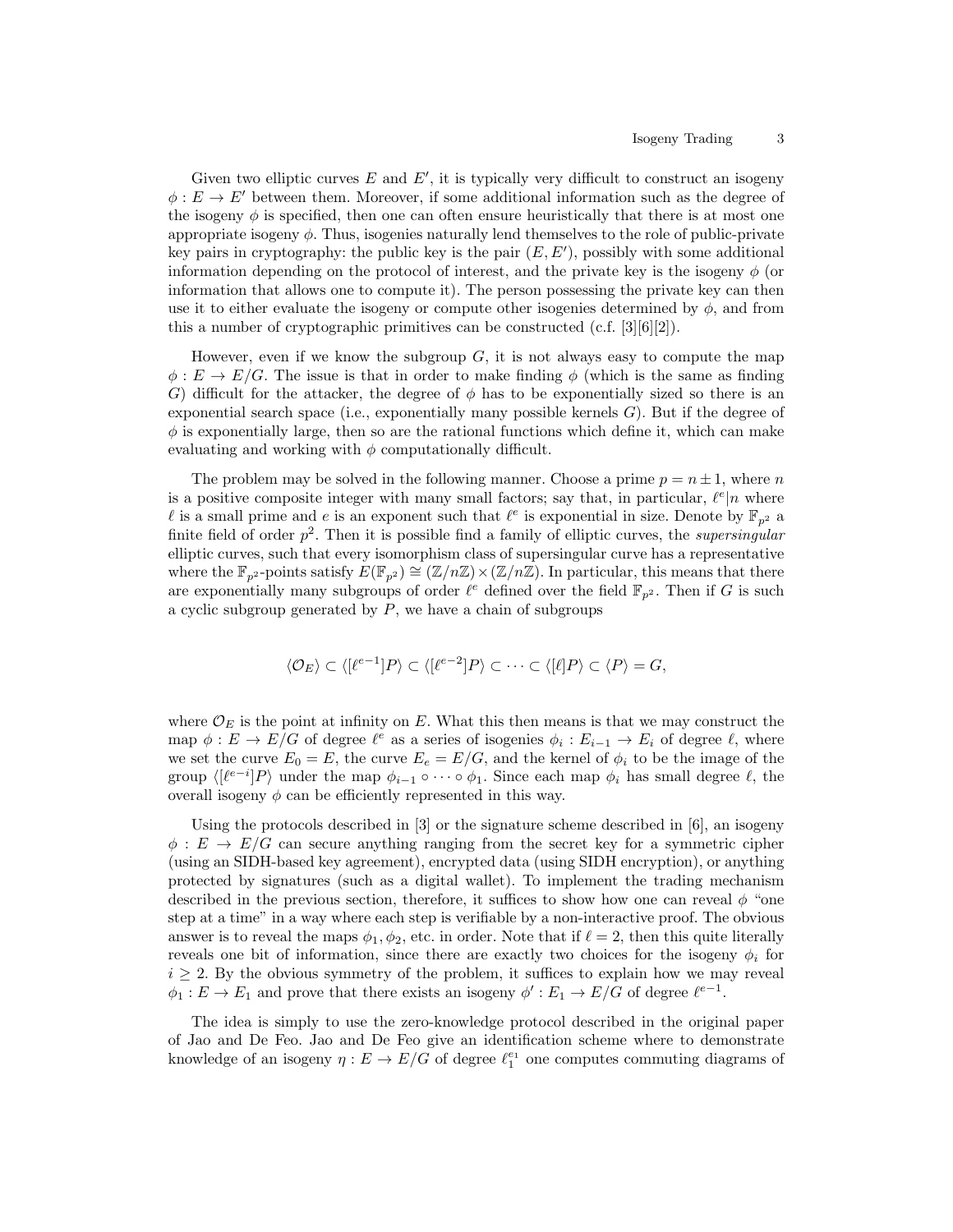#### 4 David Urbanik

the form

$$
E \xrightarrow{\eta} E/G
$$
  
\n
$$
\psi \downarrow^{\eta} \qquad \downarrow \psi'
$$
  
\n
$$
E/H \xrightarrow{\eta'} E/\langle G, H \rangle
$$

where H is a subgroup of order  $\ell_2^{e_2}$  ( $\ell_2$  a small prime relatively prime to  $\ell_1$ , and  $e_2$  a large exponent),  $\psi$  and  $\psi'$  are isogenies of degree  $\ell_2^{e_2}$ , and  $\eta'$  is an isogeny of degree  $\ell_1^{e_1}$  related to  $\eta$ . The prover then commits the curves  $E/H$  and  $E/\langle G, H \rangle$ , and alternately reveals either the maps  $\psi$  and  $\psi'$  or the map  $\eta'$  depending on the bit sent by the challenger. Applying a Fiat-Shamir transform, one can turn this interactive proof into a non-interactive one. In particular, if we take  $\eta = \phi'$ , we may demonstrate the correctness of the revealed map  $\phi_1$ by proving that the isogeny  $\phi'$  satisfying  $\phi = \phi' \circ \phi_1$  exists. For more details, see the paper of Jao and De Feo, and also the discussion of applying the Fiat-Shamir transform to this protocol in the paper [6].

### 3 Blockchain-based Escrow

One natural issue that arises with exchanging digital goods using such a system is deciding when precisely two parties can be assured that the goods are secured by an isogeny. For instance, if the digital goods take the form of encrypted data, the party receiving the key to decrypt the data must somehow be assured in advance that the decrypted data is the in fact the digital good they are interested in. One way this can happen is if the digital goods themselves are part of some larger system that routinely uses cryptographic techniques to secure those goods; a natural candidate for this sort of phenomenon is blockchains, where digital currencies are secured using cryptographic signatures.

Unfortunately, all proposed isogeny-based signature schemes to date have various efficiency drawbacks, which makes their widespread use unlikely (especially in blockchain-based systems, which already have their own efficiency concerns). For this reason, we sketch a blockchain-based escrow system which applies these techniques.

Suppose that Alice and Bob wish to perform an exchange, and that Alice wishes to pay Bob using a digital currency implemented via a blockchain. We suppose that Alice and Bob have well-established identities, and so are able to both authenticate each other's messages, sign messages, and also to commit<sup>2</sup> messages to the blockchain in an authenticated manner.

The blockchain also supports an escrow feature, which works as follows:

- (1) To put money in escrow, Alice commits a message consisting of:
	- (i) the quantity  $Q$  of digital tokens she intends to commit,
	- (ii) the intended recipient's wallet (i.e., Bob's wallet address),
	- (iii) a "return" address (i.e., Alice's wallet address),
	- (iv) an expiry date,
	- (v) a public key  $K_A$  corresponding to some tradable private secret  $P_A$ ,
	- (vi) and an integer  $k$ .
- (2) When Alice commits her message, Q digital tokens are removed from Alice's wallet and enter escrow.

<sup>2</sup> We use "commit" as a synonym for "broadcast" here.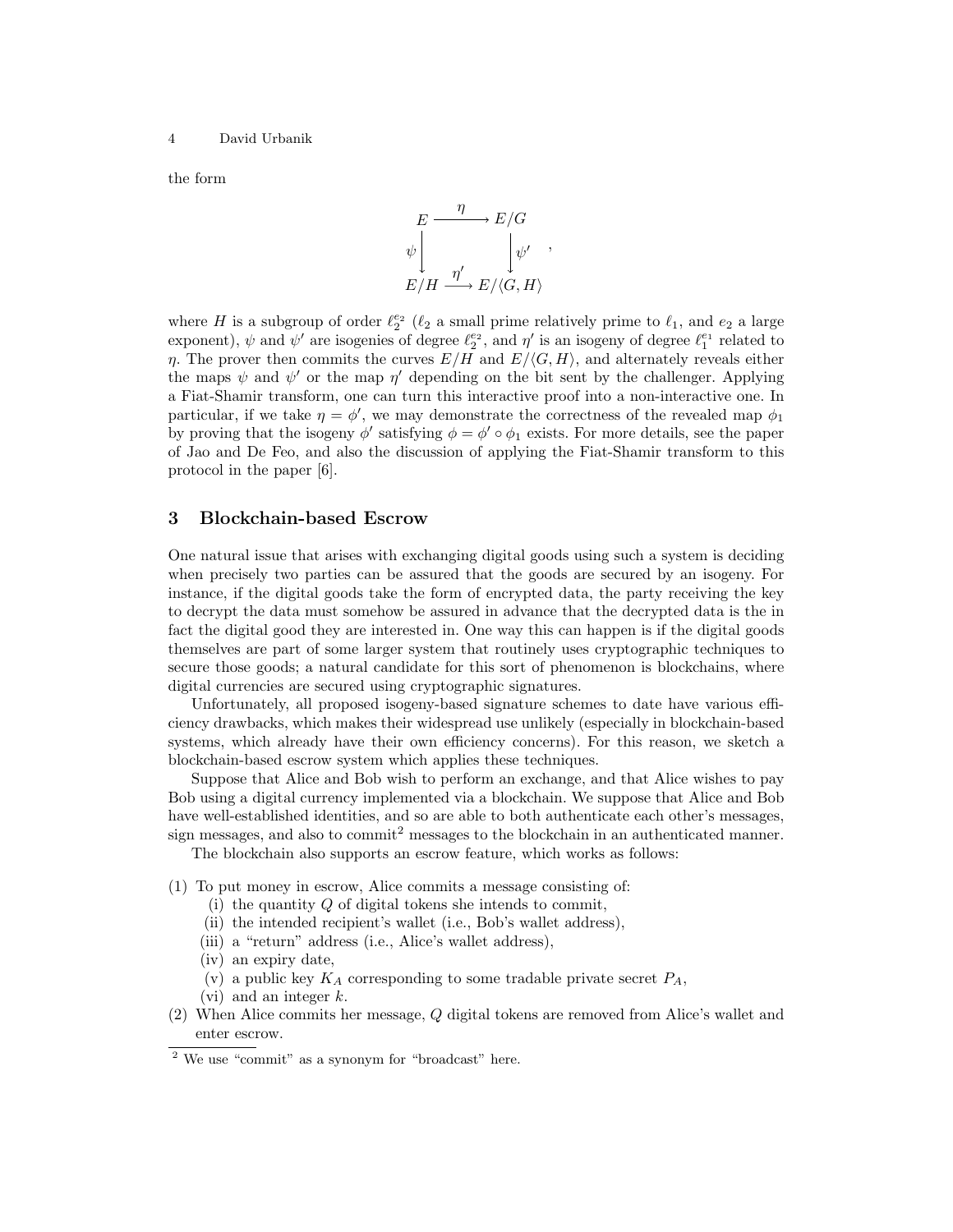- (3) If at any time before the expiry date the private key  $P_A$  is committed to the blockchain (as can be verified using  $K_A$ ), then the Q digital tokens leave escrow and are transferred to Bob's wallet and the transaction is completed. Note that there is no requirement that the private key remain secret after this point; it is simply a temporary tool used to facilitate the transaction.
- (4) Prior to either the expiry date or the completion of the transaction, Alice and Bob may both "dispute" the transaction. If Bob files a dispute against Alice, then he submits a signed message from Alice in which Alice asserts that Bob honestly carried out the secret exchange protocol up until stage  $\ell$ . Alice may due likewise. Note that Bob and Alice will obtain such signed statements from each other in the course of the modified exchange protocol, described below.
- (5) If the expiry date is reached, then either the transaction has been disputed or it hasn't. If it hasn't been disputed, then the money is returned to Alice. If it has been disputed, then one of two things can happen:
	- (i) If the maximum value of  $\ell$  over all signed statements submitted by Alice and Bob is greater than or equal to  $k$ , then the expiry date is invalidated and the money either remains in escrow until  $P_A$  is committed (in which case it is released to Bob), or remains in escrow indefinitely.
	- (ii) If the maximum value of  $\ell$  over all signed statements submitted by Alice and Bob is less than  $k$ , then the money is returned to Alice and the transaction is terminated.

Now suppose that Alice and Bob wish to perform an exchange in which Bob's secret is a private key  $P_B$  corresponding to a public key  $K_B$ , and Alice is willing to pay him quantity Q in digital currency for his secret. Alice then generates a private-public key pair  $(P_A, K_A)$  where  $K_A$  will be the key Alice will commit her escrow message with. Alice and Bob agree to carry out the exchange in  $n$  stages, using a series of messages  $M_A^1, M_B^1, M_A^2, M_B^2, \ldots, M_A^n, M_B^n$ , where the message  $M_A^i$  will be the *i*'th message Alice sends to Bob, and the message  $M_B^i$  will be the *i*'th message that Bob sends to Alice. The message  $M_A^i$  is of the form  $H_A^i|N_A^i|V_A^i$ , where

- (i)  $H_A^i$  is the *i*'th "hint" that Alice gives Bob about her private key (so the isogeny  $\phi_i$  in the isogeny protocol described in Section 2),
- (ii)  $N_A^i$  is a non-interactive zero-knowledge proof that  $H_A^i$  is correct,
- (iii) and  $V_A^i$  is a signed statement from Alice that Bob has correctly carried out the protocol up to at least stage  $i - 1$ .

# Bob's messages  $M_B^i$  are analogous.

Alice and Bob then agree on an integer  $k$ , where  $k$  is the smallest integer such that the expected cost to Alice of brute-forcing the key  $P_B$  (respectively, the cost to Bob of bruteforcing the key  $P_A$ ) using the hints  $H_B^1, \ldots, H_B^k$  (respectively, the hints  $H_A^1, \ldots, H_A^k$ ) is less than the value of Bob's secret to Alice (respectively, Alice's secret to Bob). Since Alice and Bob are using keys of the same type, and Alice and Bob's goods should be of approximately equal value, they should be able to agree on such an integer. Alice and Bob agree on an expiry date, which is chosen so that the average time required to brute force either  $P_A$  or  $P_B$  using k hints is significantly longer than the difference between the expiry date and the current time. Alice then makes her escrow commitment, and Alice and Bob exchange the messages  $M_A^1, M_B^1, M_A^2, M_B^2, \ldots, M_A^n, M_B^n$  in order. If the protocol is completed successfully, then both know each other's secrets, and Bob recovers quantity  $Q$  of digital currency by committing  $P_A$  to the escrow system. If at any point Alice (respectively Bob) fails to carry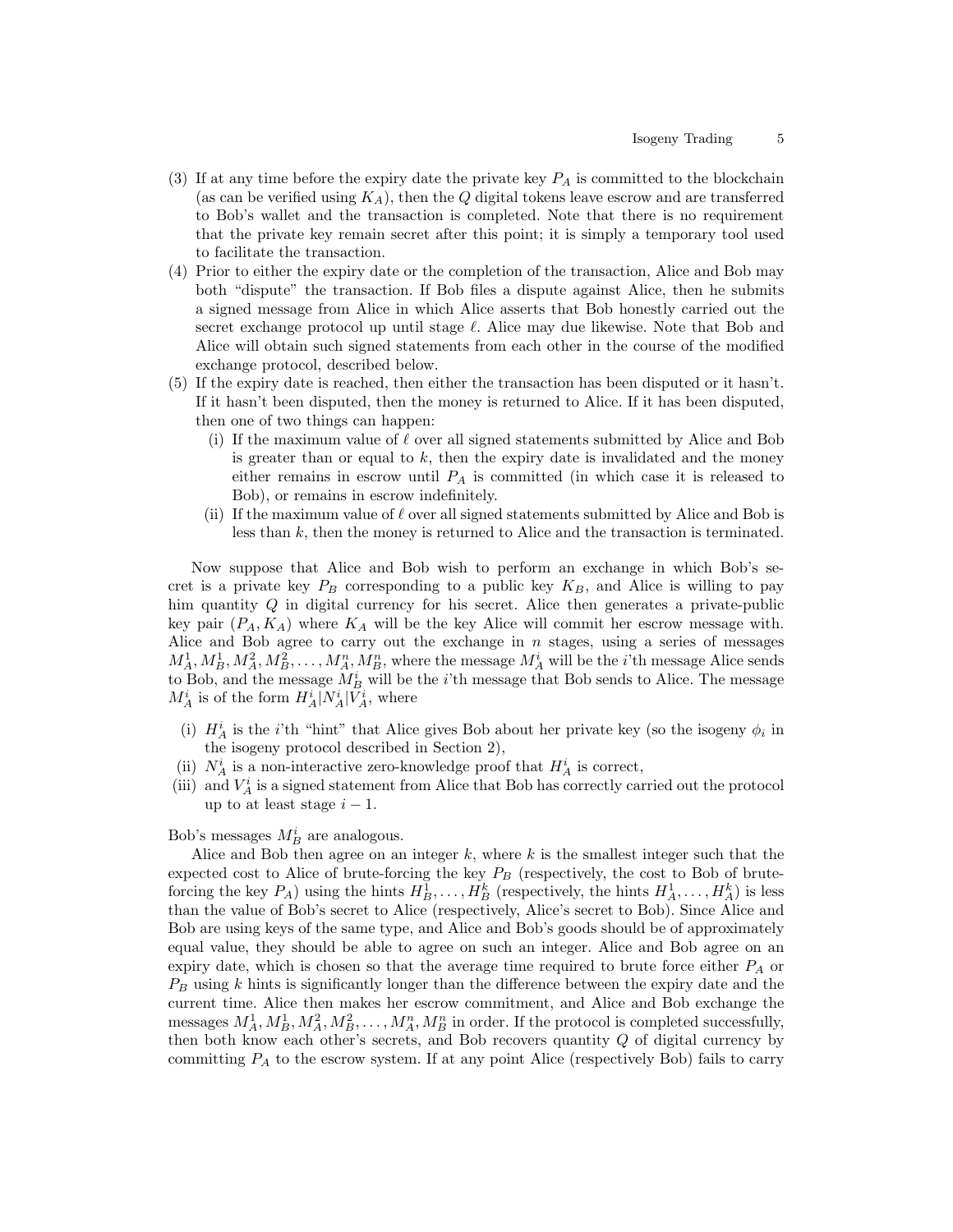#### 6 David Urbanik

out her (respectively his) obligations under the protocol, either by submitting an invalid message or becoming unresponsive, then Alice (respectively Bob) may file a dispute using the last signed statement  $V_B^j$  (respectively  $V_A^j$ ) received. The following outcomes of this protocol are possible:

- (1) The protocol completes successfully, in which case Alice and Bob have performed their exchange to the satisfaction of both parties.
- (2) Alice fails to live up to her obligations, either by sending an invalid message or becoming unresponsive, in which case Bob files a dispute using the last signed statement  $V_A^j$  he received from Alice. There are then two cases:
	- (i) If  $j < k$ , the money will be returned to Alice after the expiry date and brute-forcing Bob's private key will be prohibitively expensive, so neither party will obtain each other's secret.
	- (ii) If  $j \geq k$  then the expiry date will be nullified, and Bob can brute-force Alice's key and commit it to the escrow system. Alice (if she chooses) can also bruteforce Bob's key. Both then obtain each other's digital goods at the mutual cost associated with the brute-force computation. In this case, both Alice and Bob gain equal value in goods and incur equal expected costs.
- (3) If Bob fails to live up to his obligations, the analogous scenario occurs.
- (4) If one party dishonestly commits a signed statement that misrepresents the stage to which the protocol was carried out properly, the other party can submit a more recent signed statement and proceed as in case (2) or (3).

In all of the above cases Alice and Bob (in their own estimation) either receive goods of equal value and/or incur (approximately) equal costs, and so the protocol is fair.

One might imagine that Bob could try to obtain an advantage from the fact that he goes second in the message-exchange stage of the protocol, and thus if he fails to live up to his obligations at stage  $\ell$ , he will have one additional hint to work with when brute-forcing Alice's key. If Bob wishes to implement such a strategy, Bob must carry out his obligations up until at least stage k, since otherwise if he only does so up until stage  $\ell < k$ , Alice can submit a signed statement which, when the expiry date arrives, will ensure that the money is returned to her before Bob can brute-force Alice's key, and Bob won't have a signed statement of his own which can ensure the money remains in escrow. But if Bob carries out his obligations to stage  $k$ , then Alice will have enough hints such that the cost of bruteforcing Bob's secret will be less than the value of his secret to her, and so will brute-force Bob secret if necessary. Hence Bob will still lose his secret if he takes such an approach, and will incur additional costs in brute-forcing Alice's key, so there is no advantage to Bob over behaving honestly.

The protocol described has the downside that the concrete cost associated with bruteforcing a key can be wildly unpredictable, and that even when assuming each additional hint provides exactly one bit of information, can vary by a factor of two with each additional hint. This means that the protocol is best suited to applications where the value of the goods being exchanged is small and the parties involved can be assumed to be typically reliable; that is, the dispute mechanism may effectively deter scammers, but may be an unreasonable hassle if used on a regular basis. We leave further analysis and improvements to future work.

### 4 Conclusion

To the author's knowledge, the ideas presented in this paper represent the first proposed mechanism for a fair exchange of digital goods without a trusted third party. Indeed, there